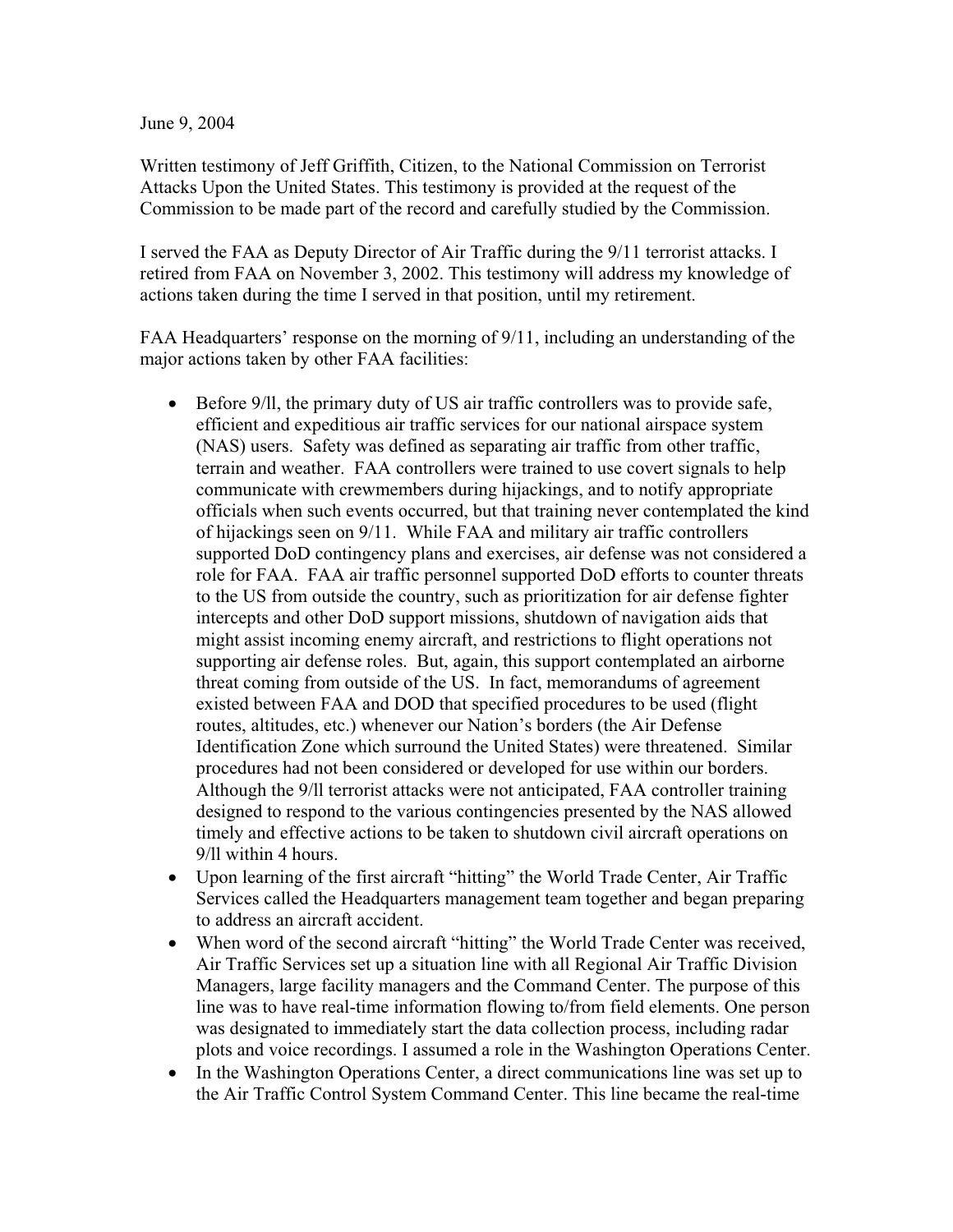source of information on aircraft reported as missing or experiencing other unusual situations.

Coordination and communication between FAA, NORAD, the National Military Command Center (NMCC), and the White House relevant to fully understanding the response to the attacks:

- Air Traffic Control Facilities activated procedures contained in Letters of Agreement with DOD organizations. In most cases, all participants realized the situation was beyond anything anticipated in writing these agreements. Decision makers reacted quickly and professionally to ensure the safety of the aircraft operating in the air traffic system, and to support the military response.
- In Headquarters, Air Traffic Services set up an additional situation room in the front office that was occupied by DOD liaison officers who worked on the Air Traffic Services Headquarters staff.
- In the Washington Operations Center, key personnel were assigned to multiple coordination positions with direct telephone communications to other Government agency key personnel. There were also other "secure" lines established to coordinate with certain organizations. One of these organizations was the National Military Command Center. As information was received from the FAA Air Traffic Control System Command Center on aircraft reported as missing or experiencing other unusual situations over the direct communications line, that information was announced to all key personnel coordinating with other agencies. The key personnel would immediately provide this information to their counterpart on the phone line. The entire group was situated in a manner to facilitate this relay of information.
- At the FAA Air Traffic Control System Command Center, the military officers assigned to the Air Traffic Services Cell became immediately involved in coordinating FAA Air Traffic Control System Command Center actions with military elements.
- The link for exchange of information with the White House was accomplished through Secure Video Teleconference System. Several of these conferences took place.

Post-9/11 changes, or reforms, made to improve FAA's role in responding to future security breaches:

• After  $9/11$  the single most significant change in Air Traffic was establishing a direct communications link between FAA, DOD, and NORAD. FAA air traffic personnel worked with DoD and other federal agencies to put in place procedures for closer communication between FAA, DoD and law enforcement agencies. FAA dedicated air traffic control staffing to NORAD facilities for direct support of air defense measures, and to support the newly-established Domestic Events Net (DEN). FAA established the DEN to link, in real time, FAA security and air traffic personnel at headquarters, the Air Traffic Control System Command Center in Herndon, Virginia, all Centers across the country, all NORAD Air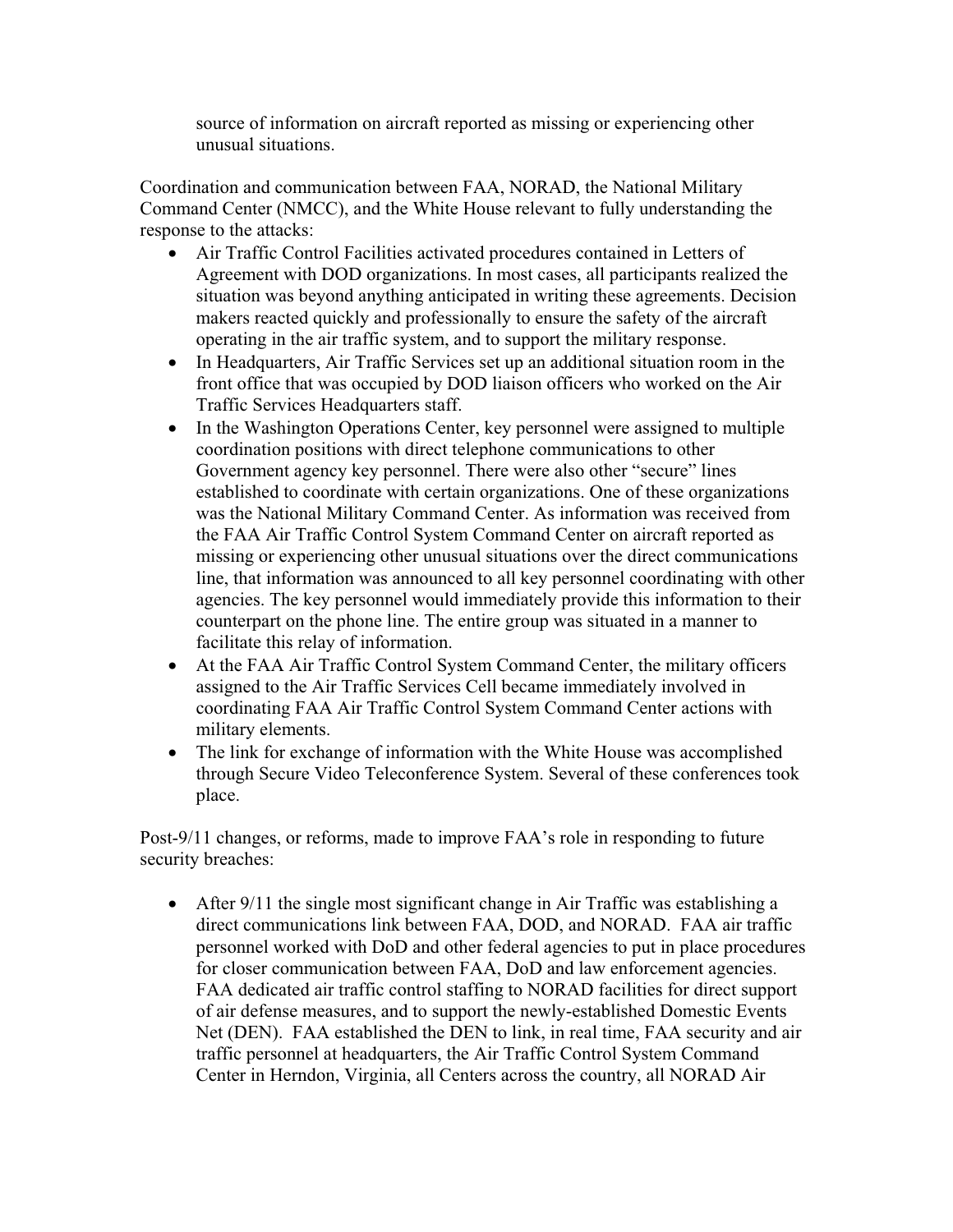Defense Sectors, and other federal agencies as needed, including Secret Service, Customs, etc.

- FAA developed air traffic procedures to relay timely notifications between FAA and DoD concerning identification and tracking of suspicious pilots/aircraft or targets of interest, specific international air carriers, and aircraft operations in or near certain airports and areas of interest.
- FAA implemented special security measures and airspace changes, and expanded temporary flight restrictions (TFRs) and other airspace control measures to support DoD and law enforcement agencies engaged in NAS threat detection and/or defensive activities.
- FAA developed software to graphically depict these national security TFRs, then established internet access to them for flight service specialists and NAS airspace users.
- FAA has integrated all long range radars into the NORAD system so that all of the Continental U.S. may be viewed. Additional work is ongoing to integrate terminal radars to increase the coverage area.
- FAA expanded its NOTAM processing capability to support the increased number of NOTAMs required for NAS security restrictions, and set up a Flight Service Operations Support Center to explain complicated airspace security restrictions to flight service specialists.
- FAA developed air traffic control procedures that could be implemented at each threat level established by DHS.
- Air Traffic personnel continue to draw lessons learned from crisis management exercises and real-time events to continually re-evaluate and revise air traffic control plans and procedures for NAS security.
- The FAA developed a set of broad instructions to be used as a guideline if the U.S. airspace system is ever again used in terrorist activities.
- FAA accelerated the physical security program at ATC facilities and placed temporary guards at all en route centers, towers and terminal approach controls.

I am sure there are many people who have sifted through thousands of pages of documentation, listened to voice recordings, looked at radar data, and more. They have probably aced every decision that was made on 911 by the FAA and the military. I submit that before 911, the FAA and the military did not have the same mission as it pertained to national defense. The FAA Act of 1958 is clear: next to safety, the job of the FAA is to support the military and promote air commerce. Air commerce in the United States is a \$900 Billion a year industry. It is the engine of our economy. That is why many of the decision makers regarding aviation on 911 were planning how to start up the National Airspace System, the instant we shut it down.

There are still drastic measures in place that prohibit Americans who fly from exercising their freedom: General Aviation aircraft are still prohibited from using Reagan National Airport; local general aviation airports in the D.C. area are nearly off the map, including College Park Airport, the oldest airport in the country. Many flight restrictions are put in place for public events today as a matter of routine. The Capitol was evacuated today because an aircraft strayed into the area; determined not to be a threat.